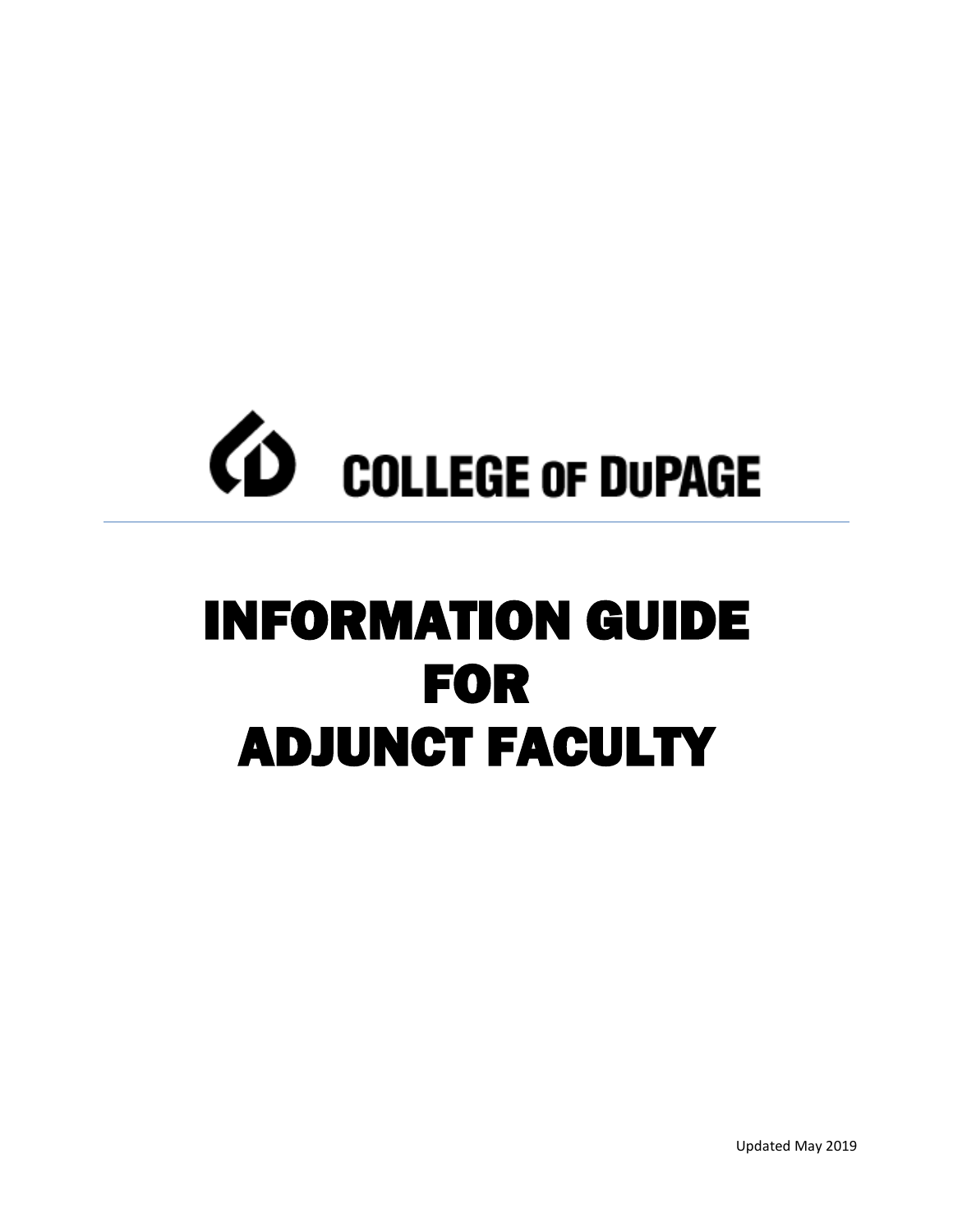# **Table of Contents**

| LEGAL STATEMENT REGARDING THE INFORMATION GUIDE FOR ADJUNCT FACULTY 1 |
|-----------------------------------------------------------------------|
|                                                                       |
|                                                                       |
|                                                                       |
|                                                                       |
|                                                                       |
|                                                                       |
|                                                                       |
|                                                                       |
|                                                                       |
|                                                                       |
|                                                                       |
|                                                                       |
|                                                                       |
|                                                                       |
|                                                                       |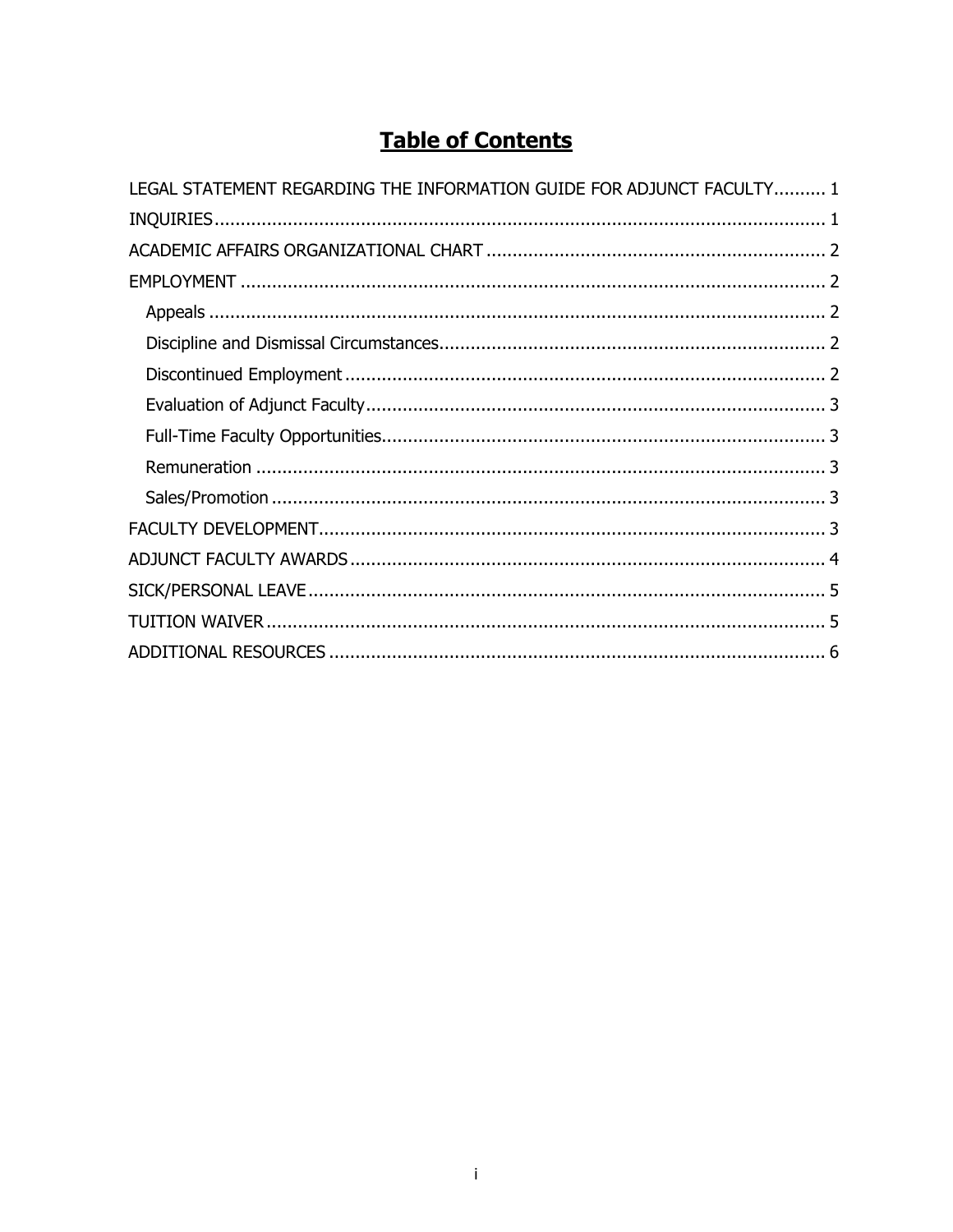# **LEGAL STATEMENT REGARDING THE INFORMATION GUIDE FOR ADJUNCT FACULTY**

<span id="page-2-0"></span>The Information Guide for Adjunct Faculty has been designed to acquaint all adjunct faculty with College policies and procedures. This Information Guide is a guideline only and does not create enforceable contractual rights for College of DuPage adjunct faculty members. The Information Guide will be kept under constant scrutiny, and necessary revisions may be made in accordance with relevant CODAA contract provisions at any time to aid in accomplishing the mission of College of DuPage. In all cases where the Information Guide conflicts with existing laws of the United States, the State of Illinois, or College of DuPage policies and contracts, said laws, policies and contracts will control.

For adjunct faculty who are members of CODAA: Should a conflict arise between this Information Guide and the Contractual Agreement Between the Board of Trustees of College of DuPage and College of DuPage Adjuncts Association IEA/NEA, the Agreement will take precedence. Membership eligibility requirements are defined in the CODAA Agreement.

# **INQUIRIES**

<span id="page-2-1"></span>Any legal inquiries should be directed to your unit administrator or to the Vice President of Human Resources. Board policies are available on the College website: [\(Board Policies\)](http://www.cod.edu/about/board_of_trustees/pdf/board_policies.pdf). Administrative Procedures are available on an internal College website on-campus only (Administrative [Procedures\)](https://inside.cod.edu/employees/Documents/AdministrativeProceduresManual.pdf).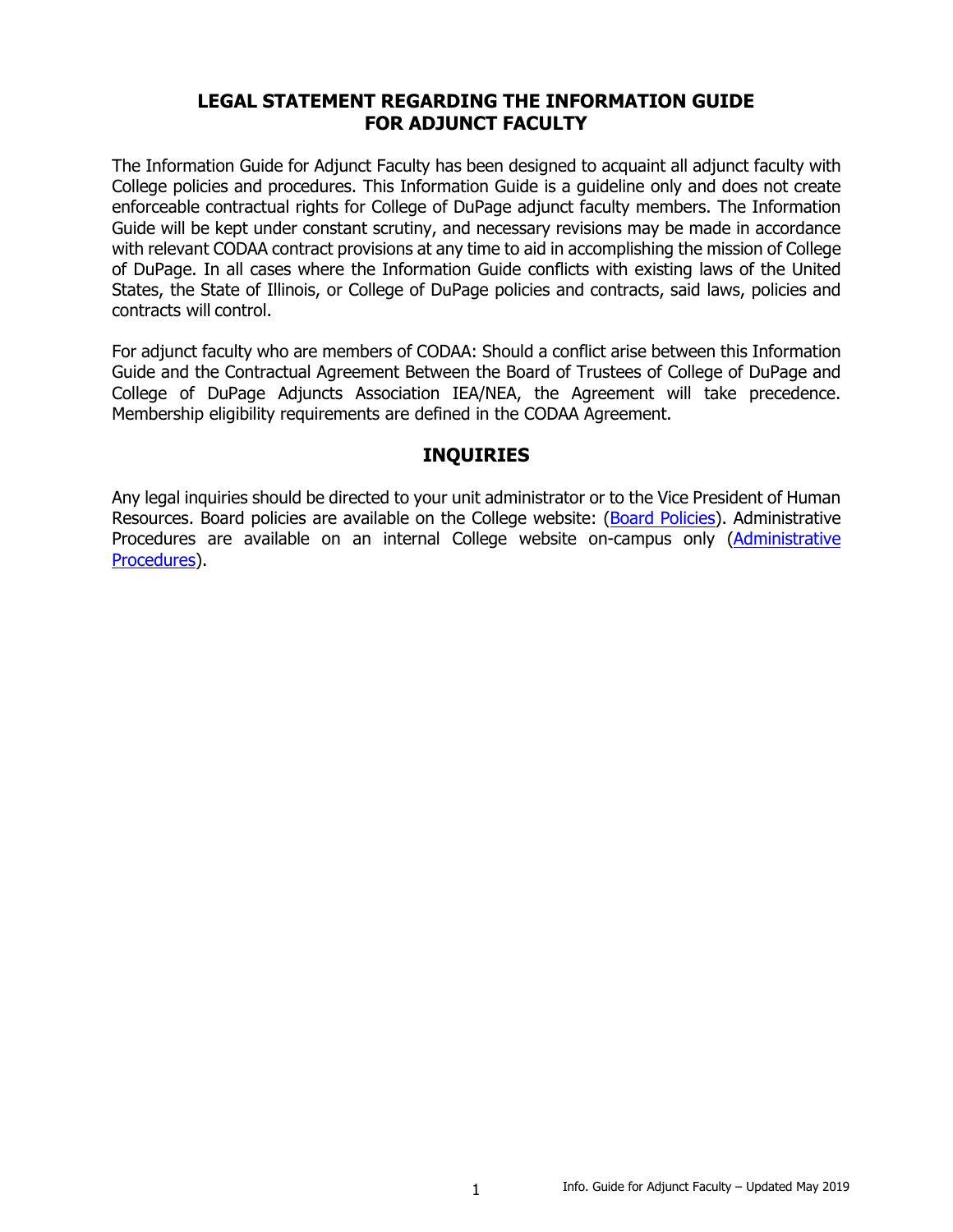# **ACADEMIC AFFAIRS ORGANIZATIONAL CHART**

<span id="page-3-1"></span><span id="page-3-0"></span>The Academic Affairs Organizational Chart is available on the Employee Portal at [insideCOD.](https://inside.cod.edu/employees/Organization%20Charts/Forms/Display%20View.aspx)

### <span id="page-3-2"></span>**EMPLOYMENT**

#### **Appeals**

An employee can appeal any issue up one administrative level in the organization or the next level supervisor if the issue is against the immediate supervisor.

#### **Discipline and Dismissal Circumstances**

- Insubordination
- Refusal or failure to perform assigned tasks (including timely completion of mandatory training)
- Unsatisfactory performance of duties or assigned tasks
- Excessive tardiness (tardy 3 or more times in a month)
- Excessive absence
- Willful damage to College property and/or equipment
- Abusive behavior to co-workers, superiors, or subordinates
- Immoral, indecent, or disorderly conduct
- Unauthorized release of confidential information
- Falsification of a time sheet or any employee record including employment application form
- Theft or dishonesty
- Intoxication on the job or possession or drinking of intoxicating beverages on College premises
- Possession, use, or under the influence of illegal drugs on College premises
- Conviction of a serious crime
- Lying
- Physical abuse
- Other employee misconduct

#### <span id="page-3-3"></span>**Discontinued Employment**

All adjunct assignments are temporary and may be cancelled or discontinued at any time by the administration with no further obligation or liability [\(Board Policy No. 15-370\).](http://www.cod.edu/about/board_of_trustees/pdf/board_policies.pdf)

Adjunct faculty who no longer wish to work for the College should submit a written notice to their immediate supervisor with a copy to the Human Resources office. This resignation notice facilitates the process of applying for a refund or other benefits from SURS (if applicable) by the adjunct faculty member.

Adjunct faculty who resign prior to completion of an assignment may not be eligible for rehire.

Adjunct faculty who are not assigned to work for 15 months may be automatically deleted from active status in the system. This does not necessarily affect ability to work in the future. Should these instructors return to active work at the College, they will be required to complete selected new employment paperwork.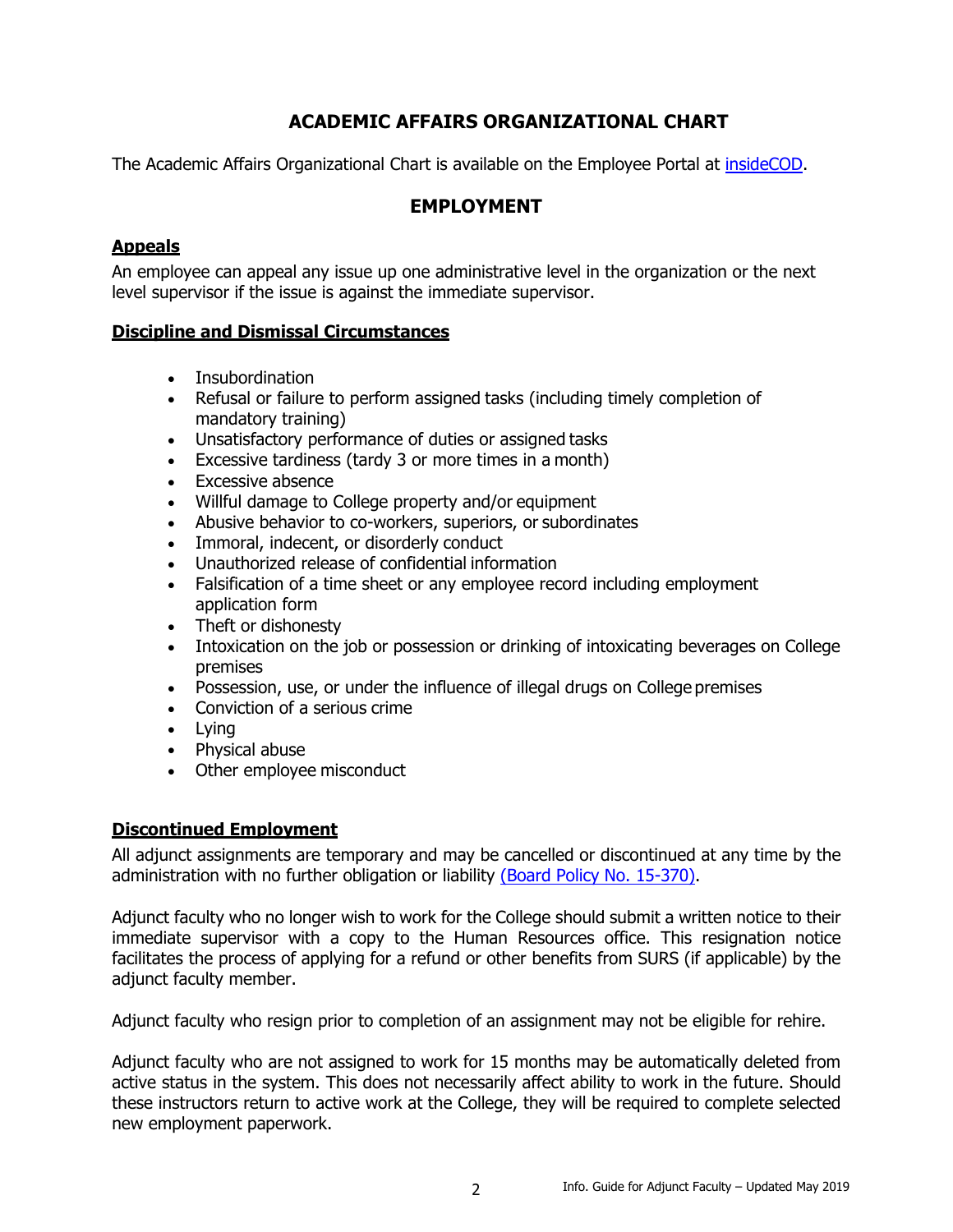#### <span id="page-4-0"></span>**Evaluation of Adjunct Faculty**

 Each term College of DuPage instructors will be evaluated via an online student survey for each course section taught. Instructors are notified when the surveys are sent each semester and are asked to encourage their students to participate.

 Additionally, instructors will also be evaluated through classroom observations. New instructors will be observed at least once in their first year of teaching. All continuing instructors will be observed on a rotating cycle as determined by the Divisions and the Associate Dean of Adjunct Faculty Support.

#### <span id="page-4-1"></span>**Full-Time Faculty Opportunities**

Full-time faculty, and full-time temporary faculty opportunities are posted on the College HR website when such positions become available.

Additionally, full-time faculty openings are communicated through official COD e-mail addresses via a "Position Announcement." All positions are posted at the "Job Opportunities" section on the COD website. Applications must be complete and meet the minimum requirements of the position to be considered. All applications will be reviewed after the position has officially closed.

#### <span id="page-4-2"></span>**Remuneration**

Remuneration for adjunct teaching assignments shall be at a rate established by the Board of Trustees. Limits on adjunct assignments for individuals are based on Board Policies and College guidelines and subject to periodic review and change [\(Board Policy No. 15-370\)](http://www.cod.edu/about/board_of_trustees/pdf/board_policies.pdf).

The Finance Office sets dates for the [payroll calendar](http://www.cod.edu/about/humanresources/pdf/payroll-sched.pdf) each year. Breaks between terms are not included in paychecks. Faculty whose assignments are for less than a full term will not receive a paycheck until after the course begins. Pay advices are available on [myACCESS](https://myaccess.cod.edu/WebAdvisor/WebAdvisor?&TYPE=M&PID=CORE-WBMAIN&TOKENIDX=2667161406) for employees.

Adjunct faculty are paid through the end of each term only. Initial questions concerning paychecks should be addressed to the Division Office. If your paycheck is incorrect, call Payroll at 630-942- 2459 for questions concerning deductions, or call Human Resources at 630-942-2866 or 630-942- 3492 for questions concerning assignment pay. The College will collect overpayment amounts made to you.

#### <span id="page-4-3"></span>**Sales/Promotion**

All faculty should refrain from using their position at the College for selling or promoting anything of value, including products or services, for personal gain for themselves or others.

#### **FACULTY DEVELOPMENT**

<span id="page-4-4"></span>College of DuPage has a strong commitment to adjunct faculty development. A variety of personal and professional development learning opportunities designed to meet the needs of new and experienced faculty are offered through the **Teaching and Learning Center** (TLC). Detailed information, schedules and registration instructions can be found on the [Teaching and Learning](http://www.cod.edu/tlc/)  [Center \(TLC\)](http://www.cod.edu/tlc/) website.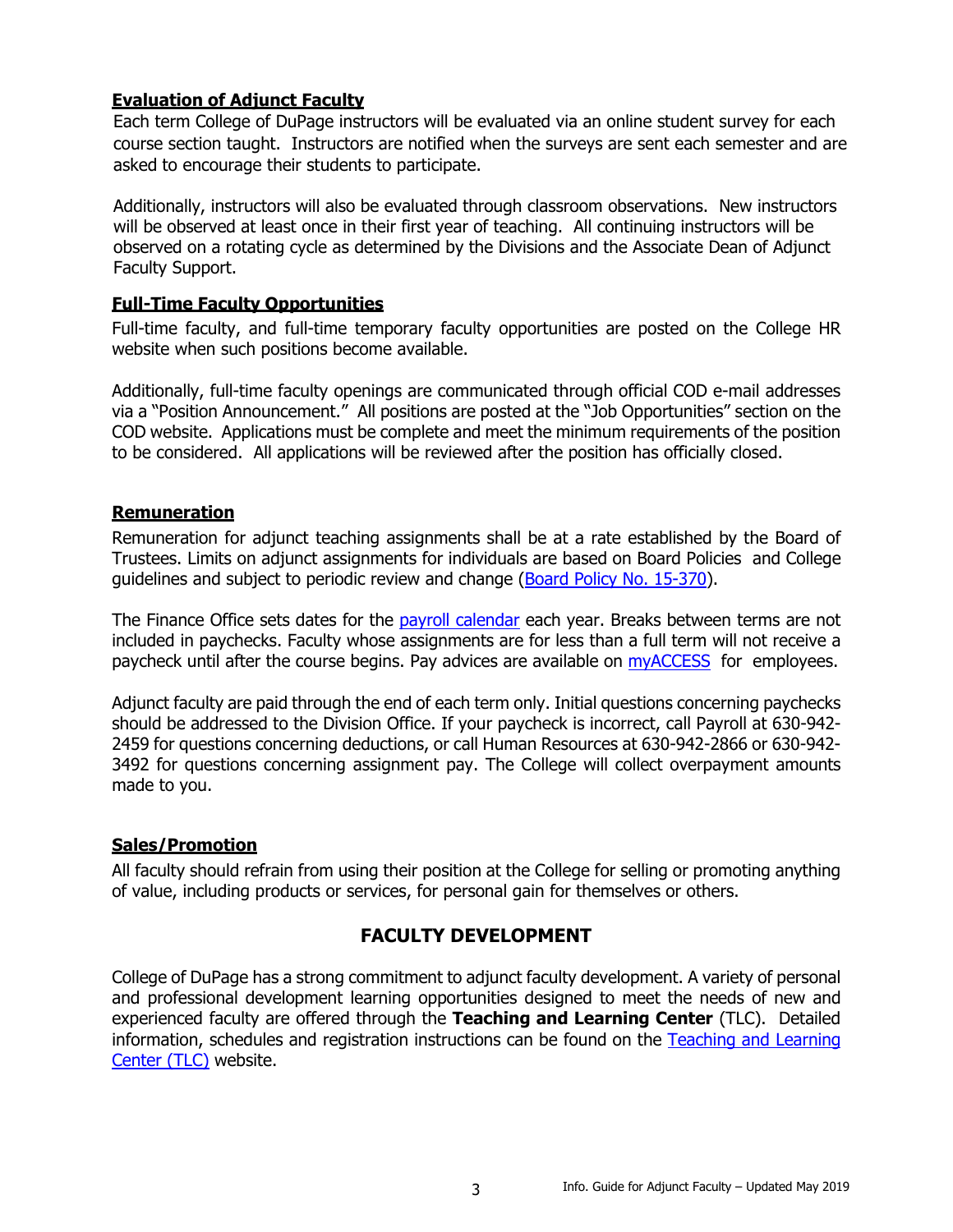The Teaching and Learning Center Lab serves as a resource center for all COD faculty and staff. It contains a library collection of books, journals and videos pertaining to teaching and learning topics, an innovative computer lab that houses PCs, MACs, scanners and more, as well as technical assistance by College staff. The lab is available 7 days a week and accessible via a faculty ID card.

Questions regarding faculty development offerings through the Teaching and Learning Center should be directed to 630-942-3805, or [TLC@cod.edu.](mailto:TLC@cod.edu) The Teaching and Learning Center is located in the Student Resource Center (SRC), Room 1105/1107. The TLC staff is available to assist you Monday – Friday,  $7:00$  am –  $5:00$  pm.

**Learning Technologies** is dedicated to helping COD instructors learn about the latest tech tools and build high-quality courses for their students. Staff members can help you with everything from answering questions about Blackboard to helping you film, edit and utilize videos in your courses. The best place to learn more about learning Technologies is through our department website [www.codlearningtech.org.](http://www.codlearningtech.org/) There, faculty can take advantage of Blackboard support, sign up for courses, learn about new tech initiatives at COD, and read a variety of articles on educational technology.

The Learning Technologies department offers walk-in hours for all faculty and instructors at COD, but appointments are also available for those who want more focused attention or who cannot attend walk-in hours. Walk-in Hours: Wednesdays and Thursdays from 1 p.m. to 3 p.m. By-Appointment hours: Monday through Friday from 8 a.m. to 5 p.m.

**The Office of Adjunct Faculty Support** designs and coordinates the delivery of professional development programs tailored to the professional needs, interests, and schedules of adjunct faculty in consultation with the Divisions, the Office of Academic Affairs, the Teaching and Learning Center and Learning Technologies to assist in pedagogy, policy and teaching with technology.

The office is open 8 a.m. to 5 p.m. For assistance and inquiries regarding development opportunities, call 630-942-2158 or visit our web page [Office of Adjunct Faculty Support.](https://www.cod.edu/academics/faculty/adjunct-faculty/)

# **ADJUNCT FACULTY AWARDS**

<span id="page-5-0"></span>Adjunct faculty are eligible to be nominated for the All-College Outstanding Faculty Award if they are a current adjunct faculty member, have taught successfully four terms in the last three years, and have performed outstanding service to the College and the students they serve. Some of the selection criteria include student evaluations, observations from administrators or discipline assistants, comments from peers, or unsolicited praise from students. In addition, divisional monetary awards from the College of DuPage Foundation are presented to the nominees during the Adjunct Faculty Recognition Program at the beginning of fall term.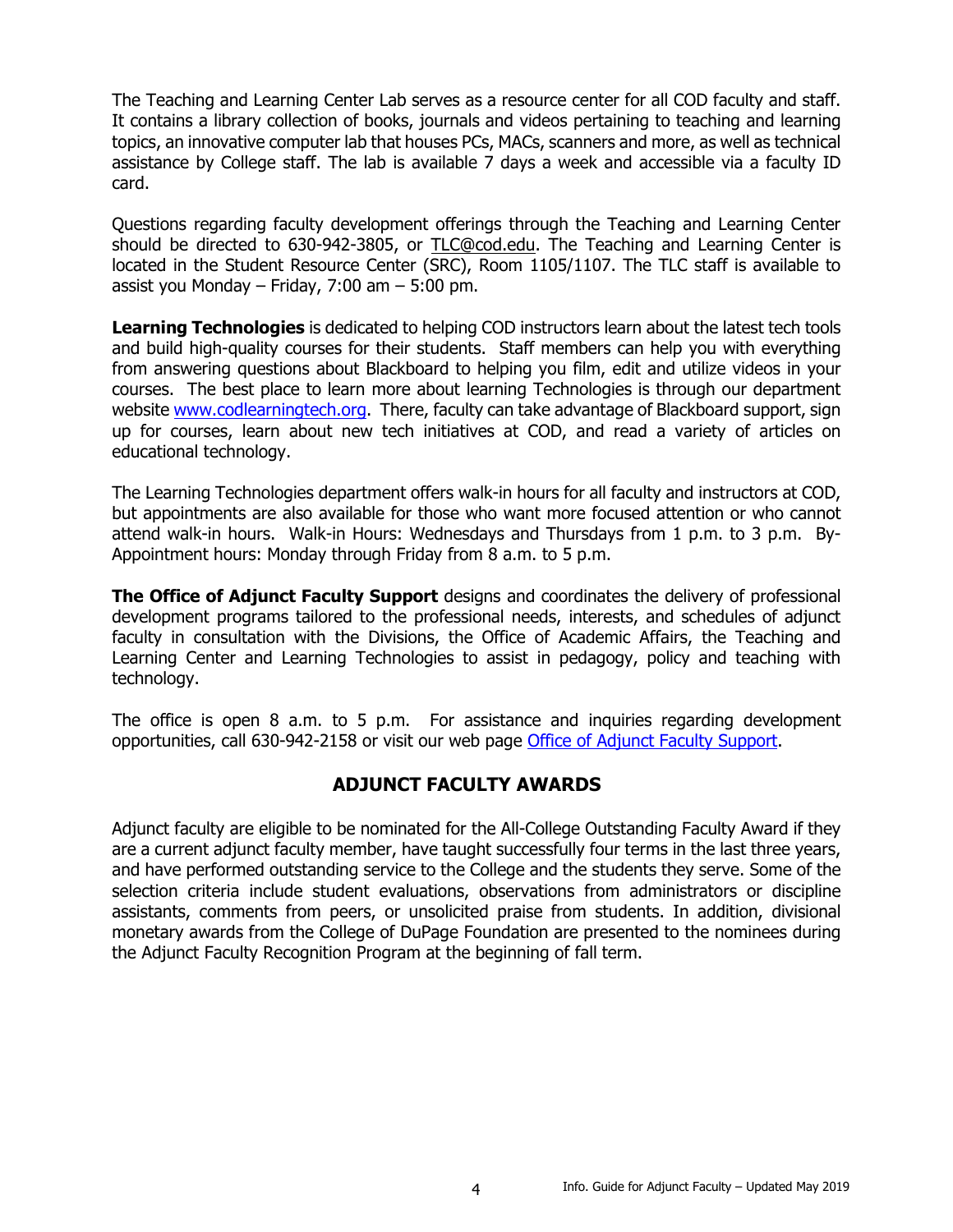# **SICK/PERSONAL LEAVE**

<span id="page-6-0"></span>Adjunct faculty may receive three (3) contact hours of sick/personal leave at full pay per course taught per academic term. For courses taught in the summer, adjunct faculty may receive two (2) contact hours of sick/personal leave at full pay per course taught.

Leave may not be taken during the first or last week of the semester or immediately preceding a vacation period or holiday without express permission of theDean.

When applicable, adjunct faculty may receive up to two (2) absences at full pay per academic term for jury duty leave if jury duty causes them to miss assigned work. The instructor must notify the Administration at least one (1) week prior to expected leave for jury duty. The instructor will notify the supervisor of jury dismissal at the earliest possible time. If the instructor receives compensation for work missed as per this paragraph, they must submit any compensation received from the court for jury duty to the cashier upon receipt. The instructor may keep the travel expense portion of the payment as indicated on the check stub.

**Note:** Contact your division for its specific absence policy regarding assignments that are less than a full term. With prior approval of the appropriate Dean or designee, qualified persons may substitute for faculty members in the event of absence; compensation will be at the appropriate adjunct faculty rate [\(Board Policy No.](http://www.cod.edu/about/board_of_trustees/pdf/board_policies.pdf) 15-370).

#### **TUITION WAIVER**

<span id="page-6-1"></span>Adjunct faculty must have a minimum assignment of \$500.00 for the term in which the faculty member wants to enroll in the class or the term immediately following. Enrollment is limited to two credit classes per term and the faculty member pays one-third (1/3) tuition, at in-district rates and all fees. The faculty member should contact Registration to find out when to enroll. A Tuition Waiver Form is available on the [COD Employee Portal \(insideCOD\)](https://inside.cod.edu/employees/Pages/default.aspx) Forms Library. This form must be filled out and approved by Human Resources. The approved form should then be taken to Registration to complete the process. [MyACCESS](https://myaccess.cod.edu/WebAdvisor/WebAdvisor?&TYPE=M&PID=CORE-WBMAIN&TOKENIDX=2667161406) cannot be used to enroll in the class.